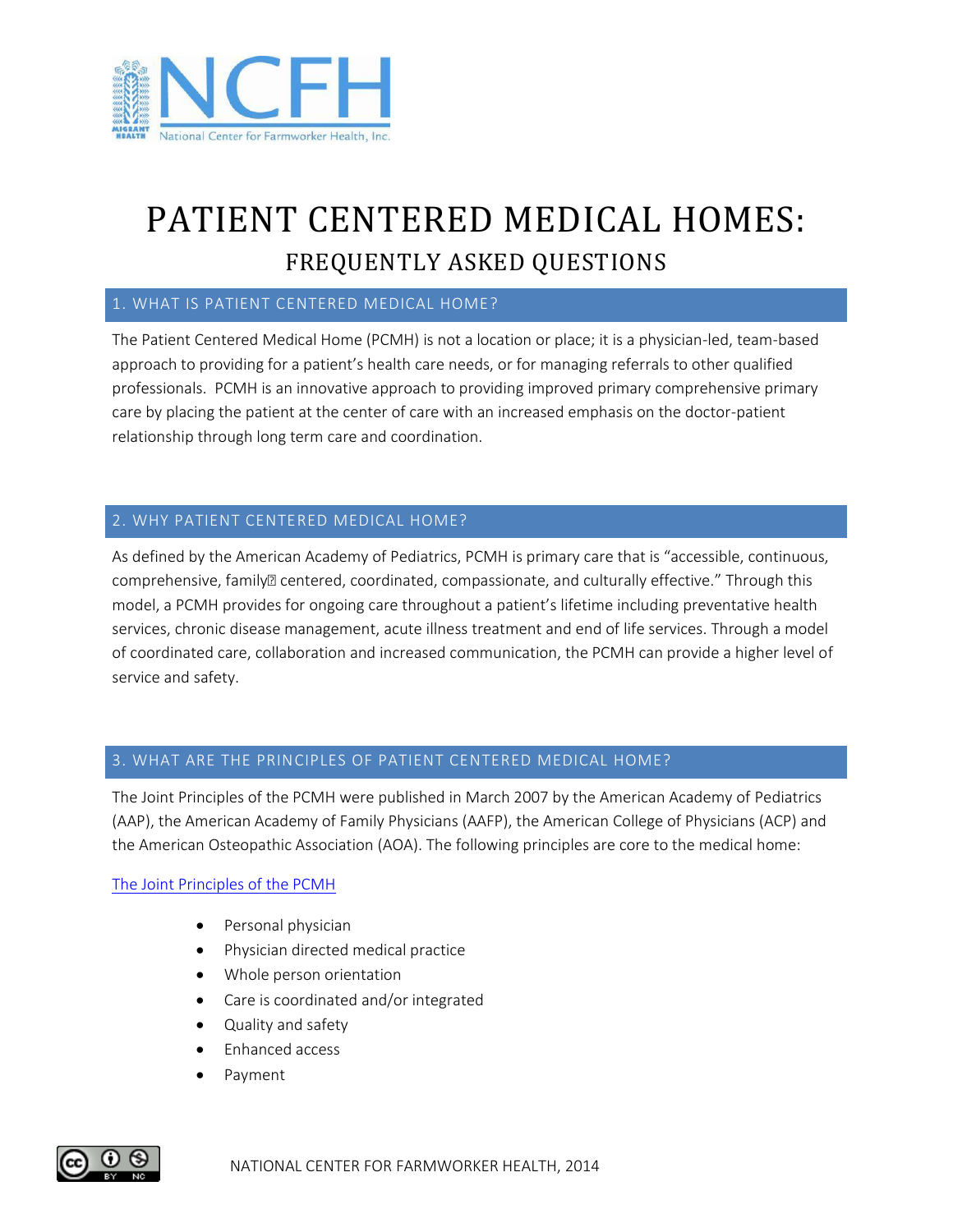

The American College of Physicians and the Patient Centered Care Collaborative created a video detailing important aspects of the PCMH model.

#### [Video of PCMH model](http://www.emmisolutions.com/medicalhome/acp/english.html)

#### 4. HOW DOES ONE ACHIEVE PATIENT CENTERED MEDICAL HOME RECOGNITION?

The National Center for Quality Assurance (NCQA) is currently the primary organization providing Patient Centered Medical Home (PCMH) recognition. The emphasis on medical homes in the health reform law, and the creation of the demonstration programs, make clear that this will be a major focus for both cost control and care improvement. As of 12/31/10, there were 1,506 sites recognized as a PCMH.

Receiving Patient Centered Medical Home status requires health centers and other providers to meet and document specific criteria. The National Center for Quality Assurance (NCQA) is among the organizations that have developed specific guidelines for patient-centered medical homes. The NQCA has created a brochure which provides an overview of the PCMH recognition process.

Overview brochure [of the PCMH recognition process](http://www.ncqa.org/Portals/0/Programs/Recognition/2011PCMHbrochure_web.pdf)

The NCQA website page provides an overview of the PCMH accreditation process including program information and publications.

[Overview of the PCMH accreditation process](http://www.ncqa.org/tabid/621/Default.aspx)

#### 5. WHAT ARE HRSA'S VIEWS ON PATIENT CENTERED MEDICAL HOME?

The Health Resources and Service Administration (HRSA) views the accreditation process as beneficial to health centers as it is an indicator of high quality of care, makes health centers more competitive in the marketplace and in that it supports quality improvement and risk management. HRSA established a partnership with the NCQA to implement its Patient-Centered Medical/Health Home (PCMHH) Initiative and released its Program Assistance Letter 2011-01, outlining the processes and requirements for applying for recognition and the technical support available to health centers

#### [Program Assistance Letter 2011-01](http://bphc.hrsa.gov/policiesregulations/policies/pal201101.html)

HRSA also created a comparison chart that highlights the difference between its National Quality Recognition Initiatives and Patient Centered Medical Home/Home Initiatives.

[National Quality Recognition Initiatives and Patient Centered Medical Home/Home Initiatives chart](http://bphc.hrsa.gov/policiesregulations/policies/qualrecogn.pdf)